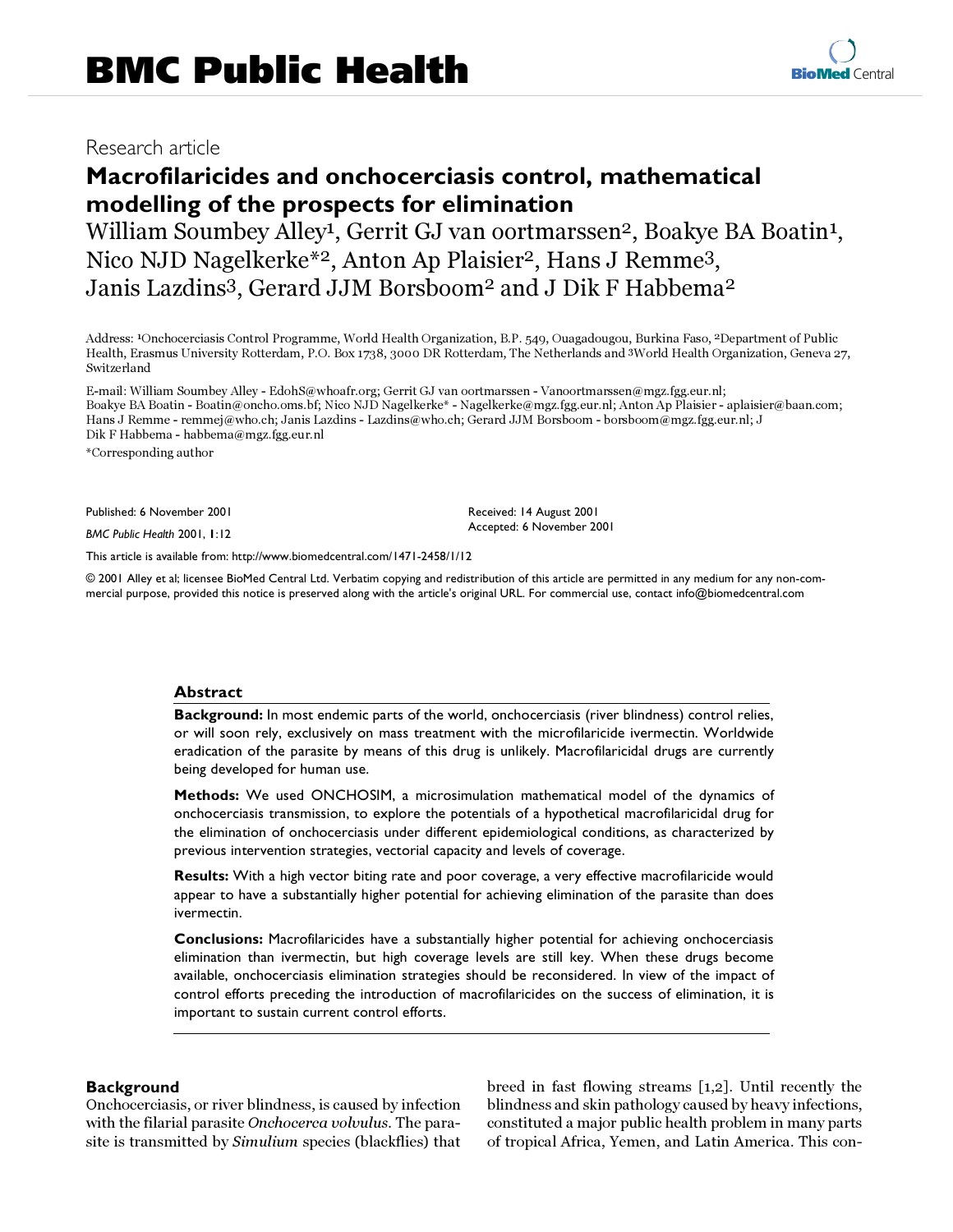sideration led to the establishment of the Onchocerciasis Control Programme (OCP) [\[3](#page-3-2)] in West Africa, the Onchocerciasis Elimination Program in the Americas (OEPA) [\[4](#page-3-3)], and the African Program for Onchocerciasis Control (APOC) [\[5](#page-3-4)[,6\]](#page-4-0). All three programmes have come to rely on the regular (OEPA semi-annually, OCP both annually and semi-annually, and APOC annually) distribution of ivermectin (Mectizan*®*) to lower the microfilarial load in affected individuals and thereby reduce transmission and mitigate the clinical manifestations of the infection [[7\]](#page-4-1). In addition, since 1975, OCP has made intensive use of vector control by means of aerial larviciding. This has led to the virtual elimination of the parasite from many formerly endemic areas. However, as the OCP will come to an end in 2002, potential recrudescence of the infection, resulting from residual foci or immigration of infected humans and flies, remains a serious threat unless total elimination can be achieved [[8\]](#page-4-2). In Africa, after the cessation of larviciding, control of the infection will rely on decentralized annual ivermectin distribution, which has been made available by Merck and Co. for as long as it will be needed. This has several disadvantages. First, in view of imperfect geographical and therapeutic coverage, and density dependence in the microfilarial uptake by flies [\[9,](#page-4-3)[10](#page-4-4)], low level transmission may continue. Second, resistance to ivermectin might develop and spread [\[11](#page-4-5)], as it already has in some nematode parasites of veterinary importance [\[12](#page-4-6)–[15\]](#page-4-7). Third, in man, the average life-span of adult worms is approximately 10 years, and while repeated treatments of ivermectin seem to have some permanent effect on the fertility of adult worms, this effect manifests itself only slowly after years of treatment [\[16](#page-4-8)].

Unfortunately, the number of safe effective alternative treatments is limited. Diethylcarbamazine, also a microfilaricide, causes severe side effects in onchocerciasis[\[17](#page-4-9)]. Suramin, the only currently available highly effective macrofilaricide has even more serious side effects [[18\]](#page-4-10). Large scale nodulectomy, which has been attempted in Latin America, is impractical and will never succeed in eliminating all adult worms [\[19](#page-4-11),[20](#page-4-12)].

Some success was obtained with amocarzine, although its macrofilaricidal properties were not optimal [\[21\]](#page-4-13). Several other compounds are currently under consideration. One of these is doxycycline which following longterm treatment was shown to sterilize adult worms in treated humans, an effect that was correlated with the disappearance of the filarial endosymbiont (Wolbachia spp) [\[22,](#page-4-14)[23](#page-4-15)]. Another promising drug, widely used in veterinary practice, is moxidectin [[24](#page-4-16)[,25](#page-4-17)]. When used as a single dose it either kills or sterilizes the adult worm depending on the animal model and parasite used. The half-life of this drug in animals is approximately 10 times

that of ivermectin, thereby reducing the probability of successful re-infection. However, the effect of this compound in humans remains to be evaluated.

The advantages of macrofilaricidal drugs are obvious. With a 100% effective macrofilaricide and 100% coverage, elimination could be achieved almost instantaneously. By contrast, with ivermectin, even with 100% coverage – impossible under current exclusion criteria – elimination of the infection from the community would take over a decade.

Even if not all adult worms were killed due to lower drug efficacy or incomplete coverage, a macrofilaricide would still be more effective than ivermectin alone.

Taking in consideration the above issues we will address, by using the microsimulation ONCHOSIM model, the possible effects of incorporating a macrofilaricidal drug on the control of O. volvulus and provide suggestions on how it should be best used.

## **Methods**

Both the life cycle of the parasite and the effects of an intervention are highly complex. While mathematical models can still be formulated explicitly, model equations are impossible to solve analytically [[26–](#page-4-18)[28](#page-4-19)].

Stochastic microsimulation was therefore used as a numerical technique to explore the potential of macrofilaricides. The ONCHOSIM model and computer program, developed by Plaisier et al[[29,](#page-4-20)[30\]](#page-4-21) was adapted to incorporate the effect of such a macrofilaricide. We optimistically assumed that a single dose of the drug (or drug combination) under consideration would kill or sterilize 95% of all adult worms. We further assumed that it would have the same effects as ivermectin on the remaining worms. This could be achieved, if necessary, by combining the macrofilaricide with ivermectin. We did not make any assumption about a protective prophylactic effect on re-infection. Parameters, such as the parasite uptake curve, validated to be appropriate for use in areas where the savannah type (blinding) vector-parasite complex dominates, were available as default settings for this programme [\[30](#page-4-21)]. In all cases a 10-year programme of annual macrofilariciding was considered. While longer periods may have higher success rates, in practice it may be unrealistic to expect that control programmes can be sustained uninterruptedly for many decades. The outcome of interest is the probability that this 10 years programme would lead to elimination of the parasite from a closed community (village) of approximately 400 people.

Three scenarios were considered for simulation.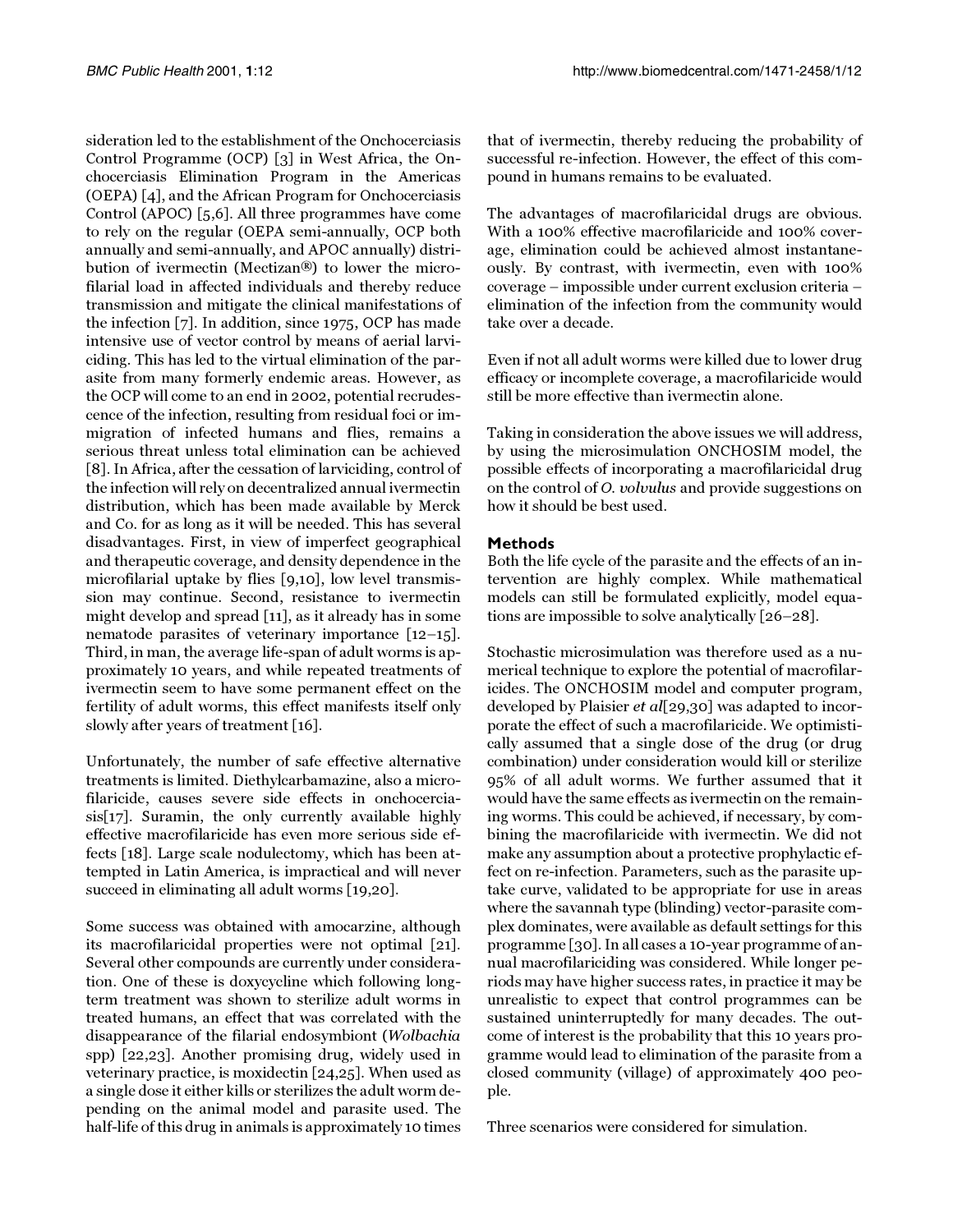1. A scenario in which the introduction of the macrofilaricide follows a period of 12 years of intensive control with larviciding (achieving a conservative 65% reduction in biting rates) and ivermectin distribution. Prevalence and transmission have been reduced to a very low level. This pattern is characteristic of many areas covered by OCP. The impact of the macrofilaricide is contrasted with a continued distribution of ivermectin (for 10 years), both in the absence of continued larviciding (i.e. the situation as it will prevail in the OCP countries after the OCP has been phased out).

2. A scenario in which control has been limited to 5 years of annual ivermectin distribution. By the time macrofilaricides become available this will be characteristic of many areas covered by the African Programme for Onchocerciasis Control (APOC). Following these 5 years of ivermectin distribution continued ivermectin distribution for 10 years is compared to its replacement with the macrofilaricide (or a combination of the two drugs).

3. A scenario in which there has not been any control measures for many years. This is typical for areas not covered by either OCP or APOC. This scenario also characterizes areas, such as parts of the north of Sierra Leone, in which the programme has been suspended for many years. The macrofilaricide is compared to the introduction of ivermectin distribution.

To adjust the level of endemicity we used the entomological parameter "biting rate". At Asubende, a highly endemic area with a community microfilarial load (CMFL) [[31](#page-4-22)] of approximately 60–70 mf per skin snip, a mean

monthly biting rate of 2400 s. damnosum bites for an adult human male has been observed. For each of these scenarios above we considered sub-scenarios with biting rates equal to the Asubende level, equal to 50% above (i.e. a monthly biting rate of 3600) and equal to 50% below (i.e. a biting rate of 1200) this level. Biting rates for other types of individuals (women, children) were assumed proportional to the biting rate in adult males. For all scenarios we only considered mass treatment once annually. Another parameter that we varied was the coverage. Both a "low" coverage of 50% and a high coverage of 75% of the total population were considered. Each configuration was simulated a 100 times. In all cases we assumed that groups not eligible for ivermectin treatment (pregnant women, children under 5 years of age) were neither eligible for macrofilaricide treatment. Compliance was not considered to be fully random, but to depend on an individual's propensity to adhere to treatment [\[32](#page-4-23)]. This implies that individuals with a low propensity to comply may act as a reservoir for the parasite and this scenario is thus more pessimistic (especially for macrofilaricides) than completely random adherence. We ignored all forms of drug resistance. We did not consider the effects of immigration of infected individuals or the influx of infected flies. This means that conclusions regarding elimination of infection are only valid when interventions are targeted at sufficiently large areas simultaneously and the probability of elimination in individual communities is high.

## **Results**

<span id="page-2-0"></span>The results are shown in Table [1.](#page-2-0)

**Table 1: Simulation results, using ONCHOSIM. Cells are based on 100 simulations each. Each cell shows number of eliminations obtained with a macrofilaricide/number of eliminations obtained with ivermectin.**

| Coverage (percentage of individuals actual<br>getting treatment during mass treatment) | Monthly Biting Rate | Number of successful eliminations<br>macrofilaricide/ivermectin per 100 simulations |                                   |                                      |
|----------------------------------------------------------------------------------------|---------------------|-------------------------------------------------------------------------------------|-----------------------------------|--------------------------------------|
|                                                                                        |                     | Scenario I<br>('OCP')                                                               | Scenario <sub>2</sub><br>('APOC') | Scenario3 (no previous intervention) |
| 50%                                                                                    | 1200                | 100/100                                                                             | 97/42                             | 64/0                                 |
| 50%                                                                                    | 2400                | 78/23                                                                               | 0/0                               | 0/0                                  |
| 50%                                                                                    | 3600                | 1/0                                                                                 | 0/0                               | 0/0                                  |
| 75%                                                                                    | 1200                | 100/100                                                                             | 100/100                           | 100/97                               |
| 75%                                                                                    | 2400                | 100/100                                                                             | 98/0                              | 68/0                                 |
| 75%                                                                                    | 3600                | 100/98                                                                              | 28/0                              | 9/0                                  |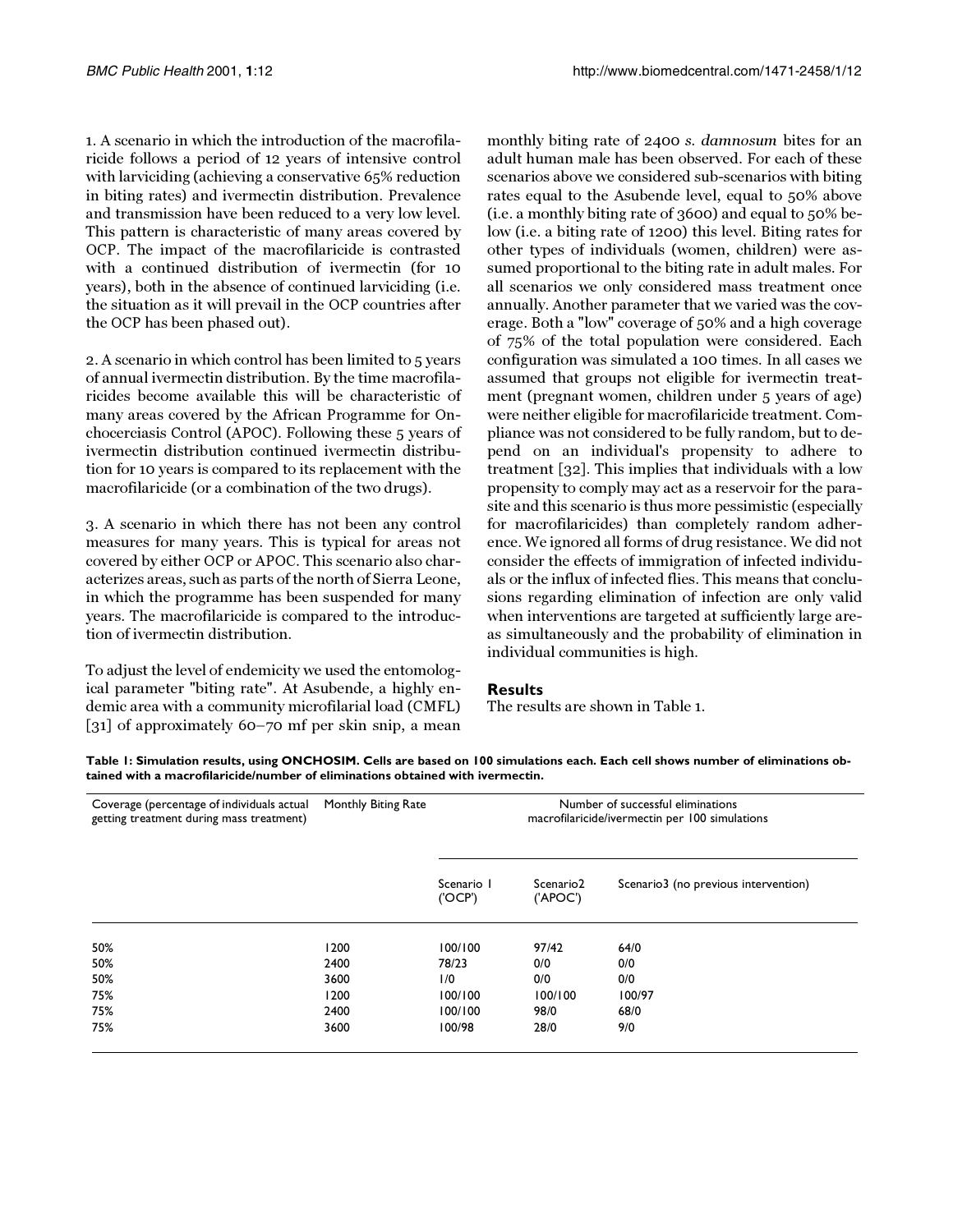## **Discussion**

Low levels of infection and transmission of onchocerciasis, as indicated by a low CMFL, have little public health impact, and mild infections can go almost unnoticed. An intervention programme that would succeed in keeping epidemiological indices at low levels would therefore have a public health impact similar to actual elimination of the parasite. In the absence of the development of resistance, annual ivermectin distribution with a reasonably high coverage is probably totally adequate for this. Even under conditions of continued high transmission, ivermectin based control programs could prevent or mitigate most of the morbidity of onchocerciasis infections. Yet, we have chosen elimination as our target. The reason for this is that in the absence of elimination, control measures would have to be sustained and should retain their effectiveness. Failing these conditions, e.g. due to the development of resistance, recrudescence to pre-intervention levels may only be a matter of time.

We explored the potential of macrofilaricides to bring about elimination. Coverage is key, as non-compliant individuals may act as reservoirs for the infection and thereby perpetuate transmission. Obviously, macrofilariciding if applied to 100% of the population – currently unattainable – must quickly lead to elimination of the parasite. Still, if only few individuals escape treatment, the reservoir of infection will ultimately be depleted by the natural mortality of the parasite, assuming that immigration of new L3 larvae has been interrupted. Whether a specific coverage level under specific circumstances would achieve elimination can best be theoretically explored using microsimulation. In this study, such simulations were used to explore whether elimination would be feasible within 10 years. We made several assumptions that we believe reflect the limitations that actual control programs could encounter. First, similar to ivermectin, children under 5 were assumed to be excluded from treatment. Second, we assumed that treatment adherence was imperfect and that some individuals have a greater propensity to escape treatment than others.

We considered several scenarios. Our main objective was twofold, viz. estimating the 'absolute' probability of elimination of the parasite from the community, and to compare this probability to that of (continued) use of ivermectin alone. In all cases we found that a macrofilaricide had a substantially higher potential for achieving elimination than ivermectin. Yet, even with a macrofilaricide, elimination would rarely be achieved within 10 years when treatment coverage is low and/or biting rates are high. Control efforts prior to the introduction of the macrofilaricide also appeared to be important: in "OCP" areas, with highly favourable epidemiological indices at the outset of macrofilariciding, continued use of iver-

mectin alone would also often lead to elimination. As we only evaluated the success rates of entire programmes (i.e. including all preceding control measures), in some instances elimination might have been achieved even in the absence of those extra 10 years of treatment. Outside "OCP" areas (scenarios 2 and 3) elimination would never be achieved by ivermectin alone within 10 (additional) years, unless biting rates were low. By contrast, even under difficult conditions of high biting rates or low coverage, macrofilaricide based programmes would occasionally be successful within 10 years. If so, provided programmes are continued for a sufficiently longer period, ultimate success would be likely.

We wish to stress that our conclusions are based on microsimulations and are therefore contingent upon the validity of the model and the assumed properties of the drug. Real macrofilaricides may have properties that differ from those assumed in the model. For example, the drug may prevent re-infection for some time following treatment (thereby enhancing its effect) or it may sterilize female worms but be ineffective against male adult worms (thereby reducing its effect). Arguably, even the most effective antihelminths (e.g. albendazole against ascariasis) barely have our assumed 95% killing rate. Whenever a macrofilariciding drug becomes available for human use, extensive simulations should be carried out to explore its potential. Nevertheless, only community trials can demonstrate whether modelling results can be replicated in the field.

## **Conclusions**

Macrofilaricides have a substantially higher potential for achieving onchocerciasis elimination than ivermectin, but high coverage levels are still key. When these drugs become available for human use, onchocerciasis elimination strategies should be reconsidered. In view of the impact of control efforts preceding the introduction of macrofilaricides on the success of elimination, it is important to sustain current control efforts.

## **Competing interests**

None declared.

#### **References**

- <span id="page-3-0"></span>1. World Health Organization: **Onchocerciasis and its Control,** *WHO Technical Report Services, N*° *852* 1995
- <span id="page-3-1"></span>2. [Duke BOL:](http://www.ncbi.nlm.nih.gov/entrez/query.fcgi?cmd=Retrieve&db=PubMed&dopt=Abstract&list_uids=2198761) **Human onchocerciasis – An overview of the disease.** *Acta Leiden* 1990, **59**:9-24
- <span id="page-3-2"></span>3. Molyneux DH: **Onchocerciasis Control in West Africa: current status and future of the Onchocerciasis Control Programme.** *Parasit Today* 1995, **11**:399-401
- <span id="page-3-3"></span>4. Blanks J, Richards F, Beltran F, Collins R, Alvarez E, Zea Flores G, Bauler B, Cedillos R, Heisler M, Brandling-Bennett D, Baldwin W, Bayona M, Klein R, Jacox M: **The Onchocerciasis Elimination Program for the Americas: a history of partnership.** *Rev Panam Salud Publica* 1998 Jun, **3(6)**:367-74
- <span id="page-3-4"></span>5. Remme JHF: **The African Programme for Onchocerciasis Control: preparing to launch.** *Parasit Today* 1995, **11**:403-406